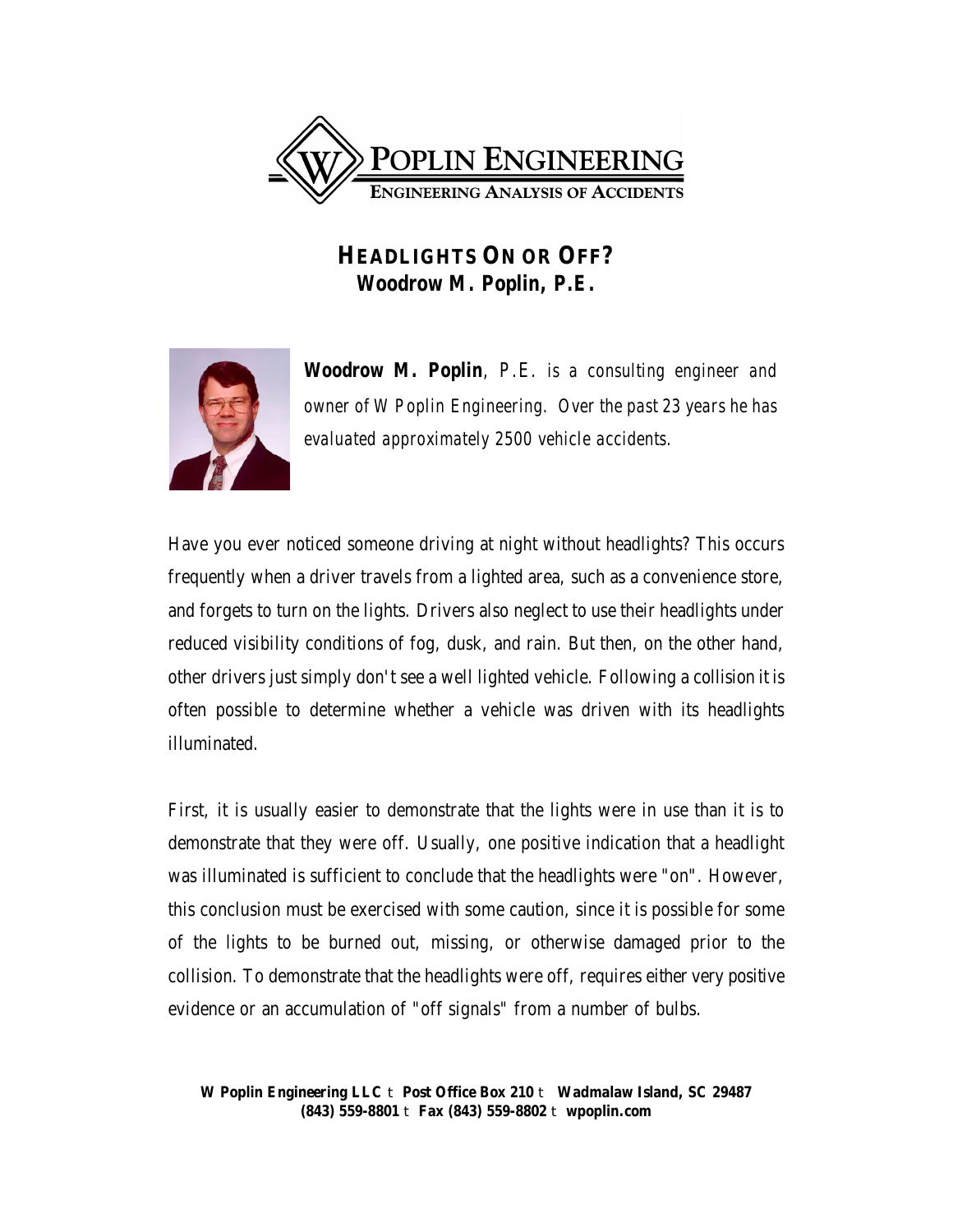## **ENGINEERING ANALYSIS OF ACCIDENT**

Headlights, or headlamps as they are technically referred to, generally are of two basic types, sealed beam or halogen. Both consist of a coiled tungsten filament surrounded by a glass envelope. The glass envelope of the sealed beam lamps is large, 4 to 6 inches across and shaped like a small TV picture tube. The air inside is removed and the glass envelope is "sealed" so that the tungsten filament is heated in a vacuum. In contrast, the filaments in halogen headlamps are surrounded by a small cylindrical glass envelope, approximately  $\frac{1}{2}$  inch in diameter and 1 inch long. They are called halogen headlamps, because the glass is filled with an inert halogen gas. The halogen bulbs also have an outer glass or plastic covering which provides additional protection and focuses the emitted light. In the sealed beam headlamps, all of these functions are provided by the glass envelope.



Undamaged Headlamp Filaments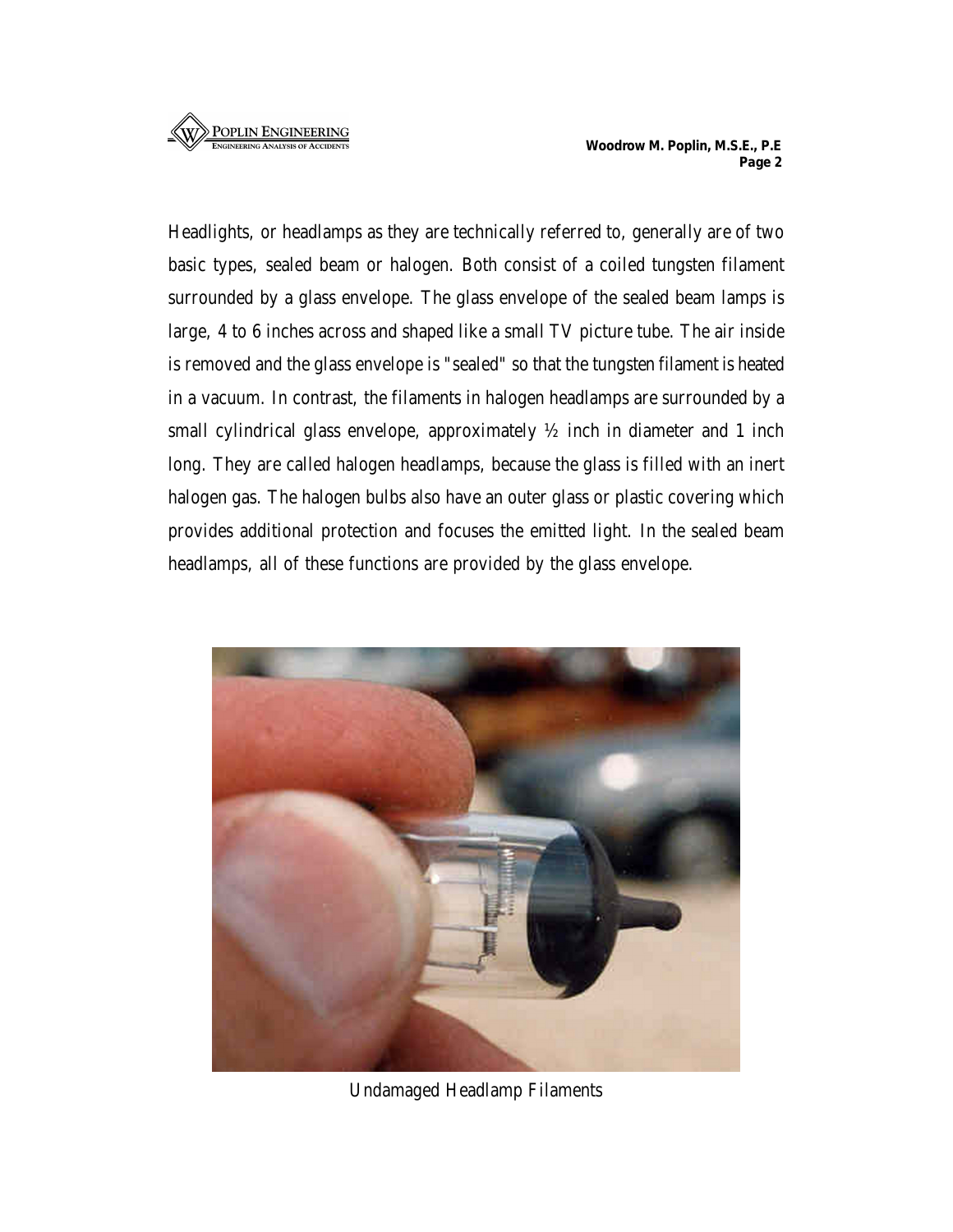When a headlamp is illuminated, the coiled tungsten filament is heated by electrical resistance to a temperature of 4500 degrees F. At this temperature, the filament emits radiation in the form of white light. If the glass covering is broken during a collision, several things are likely to happen. The "shock" or impact which breaks the glass will cause the headlamp to move violently. When this occurs, there will be inertial loads imposed on the filament coils. If the filament is cold, it will sustain very high inertial loads without deforming the filament coils. However, when the filament is white hot, the metal is relatively malleable and most impacts which break the glass will also deform the filament. This results in a filament which has bends, bows or other non-uniformity in the coils.

When the glass covering breaks, in a sealed beam bulb, the vacuum is lost and in a halogen bulb, the halogen gas dissipates. In either case, the hot filament is exposed to the atmosphere which contains oxygen. Oxygen will chemically combine with the hot tungsten to form tungsten oxide on the surface of the filament. This changes the color of the filament from a shiny silver color to a blue/black color. If the filament remains energized, the filament metal will continue to combine with oxygen, producing a yellow green powder of tungsten oxide. The filament will continue to decompose until it separates and the electric circuit is broken. Where it separates, the ends of the filament will taper down to the separation.

When the glass envelope is broken, the breaking glass will generate many small fragments. These small fragments are swirled around and may contact the tungsten filament. If the filament is cold, the glass particles simply bounce away. However, if the filament is hot, the glass melts onto the surface of the filament, forming little glass nodules. This effect is usually more pronounced with a sealed beam headlamp, because the air rushes inward to fill the vacuum carrying the glass